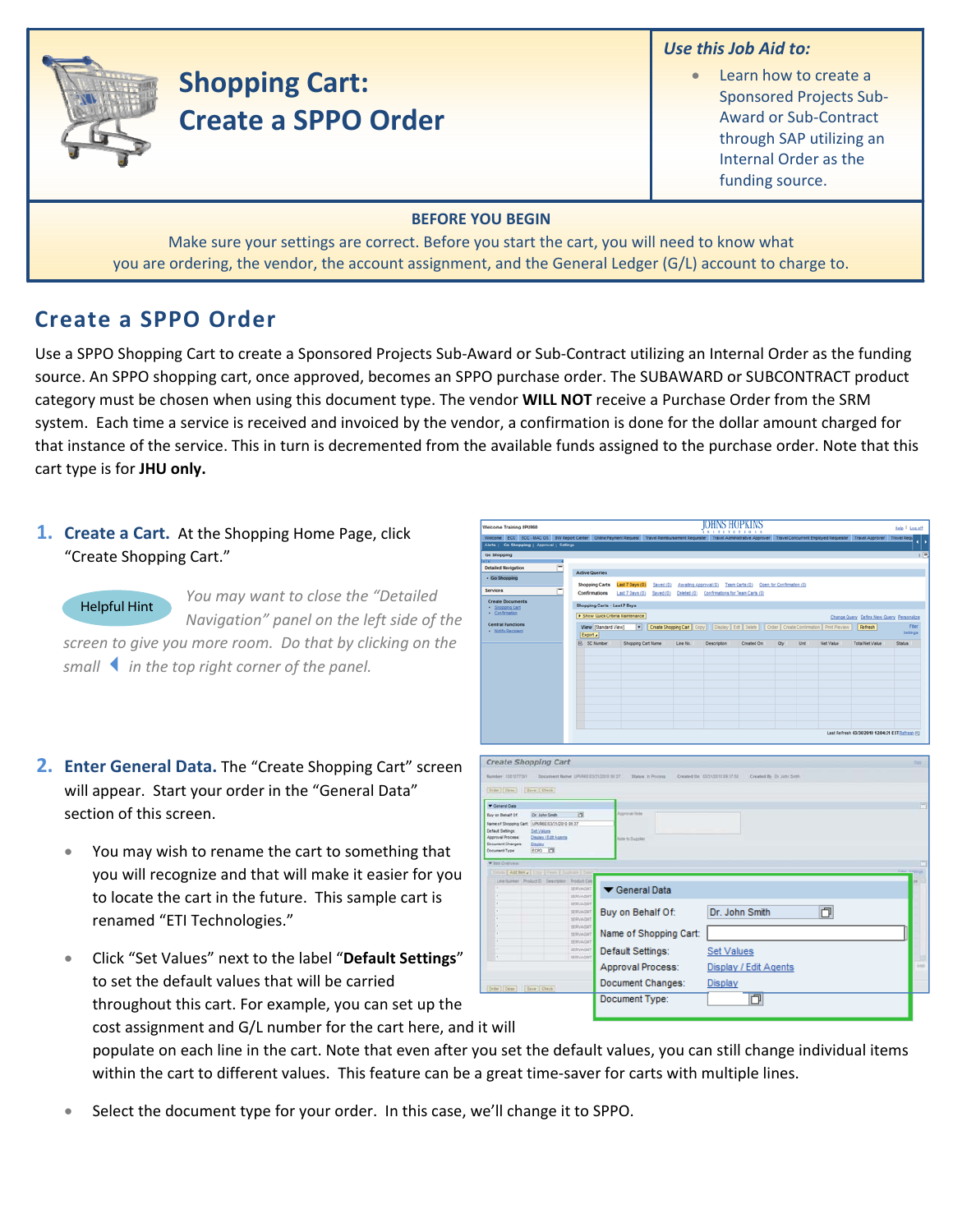### Helpful Hint

*When the "Change Default Settings" dialog box appears, you won't see all of the tabs that are*

*available to you. Either stretch the box horizontally so that all of the tabs appear, or just click on the white file folder to display a list of the available tabs.*

| <b>Change Default Settings</b> |                                                                                                       |
|--------------------------------|-------------------------------------------------------------------------------------------------------|
|                                | Your data will be transferred to all new items, items already in the shopping cart will be unchanged. |
| Item Basic Data                | <b>Internal Note</b><br>Account Assignment                                                            |
|                                | ✔ Item Basic Data                                                                                     |
| Buy on Behalf of:              | Dr. John Smith<br>门<br>Account Assignment                                                             |
| Goods Recipient:               | <b>Internal Note</b><br>Dr. John Smith                                                                |
| Product Category:              | Delivery Address / Performance Location<br>SERVAGMT                                                   |
| Purchase Group:                | Judith Zimmer - Purchasing Grp 32 JHU                                                                 |
| Company Code:                  | JOHNS HOPKINS ENTERPHT                                                                                |
| Location / Plant:              | JHU Service Provider<br>JHU Service Provider                                                          |
| Storage Location:              | Storage Location<br>门                                                                                 |
|                                | Cancel<br>OK                                                                                          |

- **3. Enter Item Data.** Go to the first line in the order and start entering the order information. You'll work your way across the line for each item *before you press Enter*.
	- Start with the "**Description**" field and enter text that identifies an activity or phase in the contract.

|  |     | Line Number Product ID Description Product Category Product Category Description Quantity Unit Net Price / Limit Per Currency Delivery Date Notes Attachments Account Assignment Item Status DocumentType |  |  |     |                           |                      |                                             |                        |  |
|--|-----|-----------------------------------------------------------------------------------------------------------------------------------------------------------------------------------------------------------|--|--|-----|---------------------------|----------------------|---------------------------------------------|------------------------|--|
|  | Sub |                                                                                                                                                                                                           |  |  | USD | 03/31/2010                |                      |                                             |                        |  |
|  |     | Next enter the "Product Category." For SPPO orders,                                                                                                                                                       |  |  |     | SERVICE ADDITIONITY 1 RDT | $-0.00$ $+$ $-100$ . | $122012210$ $1$ $1$<br>2.00 1.00 0.0000 1 3 | TeleValue   0.00   UST |  |
|  |     | you should enter SUBAWARDS for the product                                                                                                                                                                |  |  |     |                           |                      |                                             |                        |  |

Create Shopping Cart

category. • Enter the "**Quantity**." For SPPO carts, enter the t otal dollar value of

the materials or services requested, or the total budgeted for the service.

- Enter the "Unit" next. If you don't know the appropriate unit to enter, select the file folder icon  $\Box$  to look it up in a list.
- You may not know the "Price" per unit. If so, just enter 1.00. This allows the vendor to invoice you incrementally as services are provided.
- **•** The "Delivery Date" is when the service is expected to end.
- When you are all done, click "Enter" to apply your selections.

 $Don't$  *forget to click "Enter" when you have completed the line. That's the only way to make the order details appear!*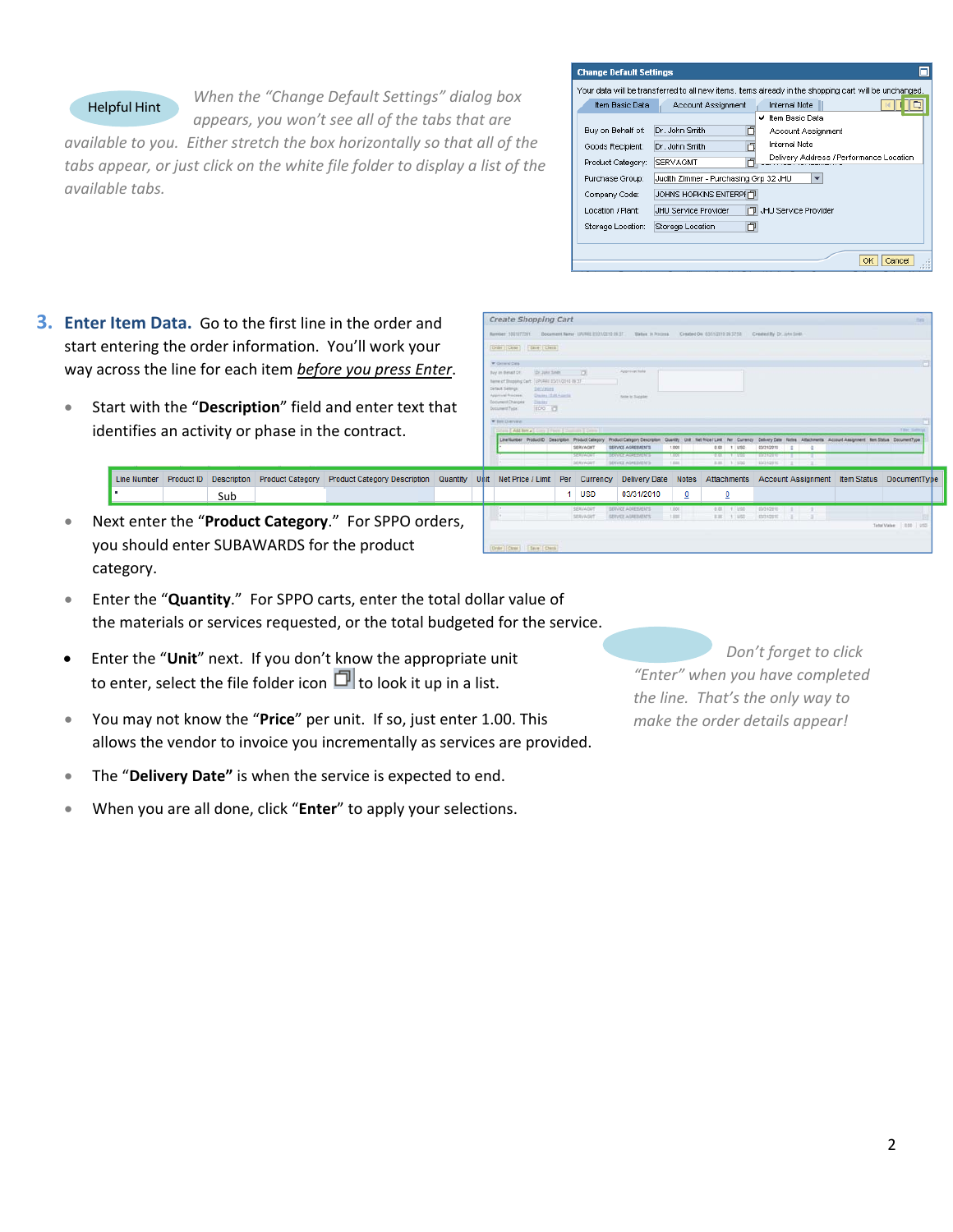- **4. Item Details.** After you click Enter, the "**Details**" butto n will become active. Click it to display the details for the first line in your order. The first tab "Item Data" will automatically be displayed.
	- If you know the catalog number (or product or item number), enter it in the field labeled "**Supplier Product Number**."



- **5. Account Assignment.** Click on the tab labeled "Account Assignment."
	- Check the cost object under the "Account Assignment" header. The Account Assignment Sponsored Projects purchases must indicate an Internal Order.
	- Click under the header that says "Assign Number" to enter the Internal Order number. Internal Orders for Sponsored Projects are 8 digits long and begin with the number "96."

|                           | <b>With Overview</b>                                                                 |                    |                                    |                                                    |                                                                                                                             |                                |                                       |      |            |                              |                           |              |                           |                            |                          |                    |  |
|---------------------------|--------------------------------------------------------------------------------------|--------------------|------------------------------------|----------------------------------------------------|-----------------------------------------------------------------------------------------------------------------------------|--------------------------------|---------------------------------------|------|------------|------------------------------|---------------------------|--------------|---------------------------|----------------------------|--------------------------|--------------------|--|
| count:                    | Details   Add form a   Copy   Foots   Duplicate   Detete                             |                    |                                    |                                                    |                                                                                                                             |                                |                                       |      |            |                              |                           |              |                           |                            |                          | Film Sebrus        |  |
|                           |                                                                                      |                    |                                    | Line Number Product D Description Product Category | Product Category Description Cuantily Unit Net Price / Link Per Currency Dailyery Date Notes Attachments Account Assignment |                                |                                       |      |            |                              |                           |              |                           |                            | ten Status DiroumentType |                    |  |
|                           | ٠                                                                                    |                    | Cher                               | 58000000                                           | <b>FURNITURE</b>                                                                                                            | 1 84                           |                                       | 8.00 | $1$ use    |                              | 04/05/2012                |              |                           | Cost Carlor (1010209732)   | <b>In Process ECPO</b>   |                    |  |
|                           | $\sim$                                                                               |                    |                                    | SERVAGNT                                           | SERVICE AGREEMENTS                                                                                                          | 1.000                          |                                       | 0.00 | 1 150      |                              | 03/31/2010                | ٠            | $\mathbf{r}$              |                            |                          |                    |  |
|                           |                                                                                      |                    |                                    | <b>SERVAGNIT</b>                                   | SERVICE AGREEMENTS                                                                                                          | 1,000                          |                                       | 0.00 | 1.1050     |                              | 03/31/2010                |              |                           |                            |                          |                    |  |
|                           |                                                                                      |                    |                                    | SERVAGNT                                           | SERVICE AGREEMENTS                                                                                                          | 1,000                          |                                       | 0.00 | $1 - 1250$ |                              | 03/31/2010                | ٠            |                           |                            |                          |                    |  |
|                           | $\sim$                                                                               |                    |                                    | SERVAGNIT                                          | SERVICE AGREEMENTS                                                                                                          | 1.000                          |                                       | 0.00 | 1 1/50     |                              | 03/31/2010                | ٠            |                           |                            |                          |                    |  |
|                           | ×                                                                                    |                    |                                    | SERVAGNIT                                          | SERVICE AGREEMENTS                                                                                                          | 1.000                          |                                       | 0.00 | $1 - 1/50$ |                              | 03/31/2018                | ٠            |                           |                            |                          |                    |  |
|                           | ٠                                                                                    |                    |                                    | SERVAGNIT                                          | SERVICE AGREEMENTS                                                                                                          | 1.000                          |                                       | 0.00 | 1 950      |                              | 03/31/2010                | $\mathbb{R}$ |                           |                            |                          |                    |  |
|                           |                                                                                      |                    |                                    | SERVAGNT                                           | SERVICE AGREEMENTS                                                                                                          | 1.000                          |                                       | 3.00 | 1.150      |                              | 03/31/2018                | ٠            |                           |                            |                          |                    |  |
|                           |                                                                                      |                    |                                    | <b>SERVAGNIT</b>                                   | SERVICE AGREEMENTS                                                                                                          | 1.000                          |                                       | 0.00 | 1 VSD      |                              | 63/31/2010                | ٠            |                           |                            |                          |                    |  |
|                           |                                                                                      |                    |                                    | <b>SERVAGNIT</b>                                   | SERVICE AGREEMENTS                                                                                                          | 1.000                          |                                       | 0.00 | 1 950      |                              | 03/31/2010                | ٠            |                           |                            |                          |                    |  |
|                           |                                                                                      |                    |                                    |                                                    |                                                                                                                             |                                |                                       |      |            |                              |                           |              |                           |                            |                          | Total Value   0.00 |  |
|                           |                                                                                      |                    |                                    |                                                    |                                                                                                                             |                                |                                       |      |            |                              |                           |              |                           |                            |                          |                    |  |
|                           | 1 1 Details for new 4 Chair                                                          |                    |                                    |                                                    |                                                                                                                             |                                |                                       |      |            |                              |                           |              |                           |                            |                          |                    |  |
|                           | <b>Barn Data</b>                                                                     | Account Assignment |                                    | <b>Notes and Attachments</b>                       | Delivery Address/Performance Location . Sources of Suzzly / Service Agents                                                  |                                |                                       |      |            |                              |                           |              | Asensval Process Overview |                            |                          |                    |  |
|                           | Identification                                                                       |                    |                                    |                                                    |                                                                                                                             | Order Quantity / Link          | Currency, Values, and Pricing         |      |            |                              | <b>ITI MON</b><br>1.8A    |              |                           |                            |                          |                    |  |
|                           | <b>Barn Type:</b>                                                                    |                    | <b>Material</b> (*)                |                                                    |                                                                                                                             | <b>Ordered Quantity / Unit</b> |                                       |      |            | 0.000                        |                           |              |                           |                            |                          |                    |  |
|                           | <b>Product D:</b>                                                                    |                    |                                    |                                                    | o                                                                                                                           |                                |                                       |      |            |                              |                           |              |                           |                            |                          |                    |  |
|                           | Deatription. *                                                                       | Char               |                                    |                                                    |                                                                                                                             | Open Quantity / Unit:          |                                       |      |            |                              | 1 EA                      |              |                           |                            |                          |                    |  |
|                           | <b>Product Category</b>                                                              |                    | 56000000                           | <b>TSI FURNITURE</b>                               |                                                                                                                             | Price / Currency               |                                       |      |            |                              | 0.00 USD TV Price Link    |              | $\lceil$                  |                            |                          |                    |  |
|                           |                                                                                      |                    |                                    |                                                    |                                                                                                                             | <b>Taich &amp; American</b>    |                                       |      |            | <b>WILD FALL TAX EXHIBIT</b> | <b>Call is no come</b>    |              |                           |                            |                          |                    |  |
|                           |                                                                                      |                    |                                    |                                                    |                                                                                                                             |                                |                                       |      |            |                              |                           |              |                           |                            |                          |                    |  |
|                           |                                                                                      |                    |                                    |                                                    |                                                                                                                             |                                |                                       |      |            |                              |                           |              |                           |                            |                          |                    |  |
|                           |                                                                                      |                    |                                    |                                                    |                                                                                                                             |                                |                                       |      |            |                              |                           |              |                           |                            |                          |                    |  |
| <b>InsmergiesA Inuopo</b> | <b>Notes and Attachments</b>                                                         |                    |                                    | Delivery Address/Performance Location              |                                                                                                                             |                                | Sources of Supply / Service Agents    |      |            |                              | Approval Process Overview |              |                           |                            |                          |                    |  |
|                           |                                                                                      |                    |                                    |                                                    |                                                                                                                             |                                |                                       |      |            |                              |                           |              |                           |                            |                          |                    |  |
|                           | ars the costs and, if necessary, you can distribute the cost to several cost centres |                    |                                    |                                                    |                                                                                                                             |                                |                                       |      |            |                              |                           |              |                           |                            |                          |                    |  |
|                           | Percentage v Details Add Line Copy Paste Duplicate Delete                            |                    |                                    |                                                    | Split Distribution   Change All Items                                                                                       |                                |                                       |      |            |                              |                           |              |                           |                            |                          | Fiber<br>Settings  |  |
| counting Line Number      | Percentage                                                                           |                    | <b>Account Assignment Category</b> |                                                    | <b>Assign Number</b>                                                                                                        |                                | <b>Account Assignment Description</b> |      |            |                              | General Ledger Account    |              |                           | General Ledger Description | <b>Business Area</b>     |                    |  |

• Click in the field under the header that says "General Ledger Account" and enter the G/L number. The G/L number Sponsored Projects must be 642410.

 $\left|\cdot\right|$  > Details for ite tem Data / A 'ou can see who t

Helpful Hint *If you want to copy the G/L account number to all of the items in your cart, click "Copy" and "Change All Items" to apply the account number throughout the order.*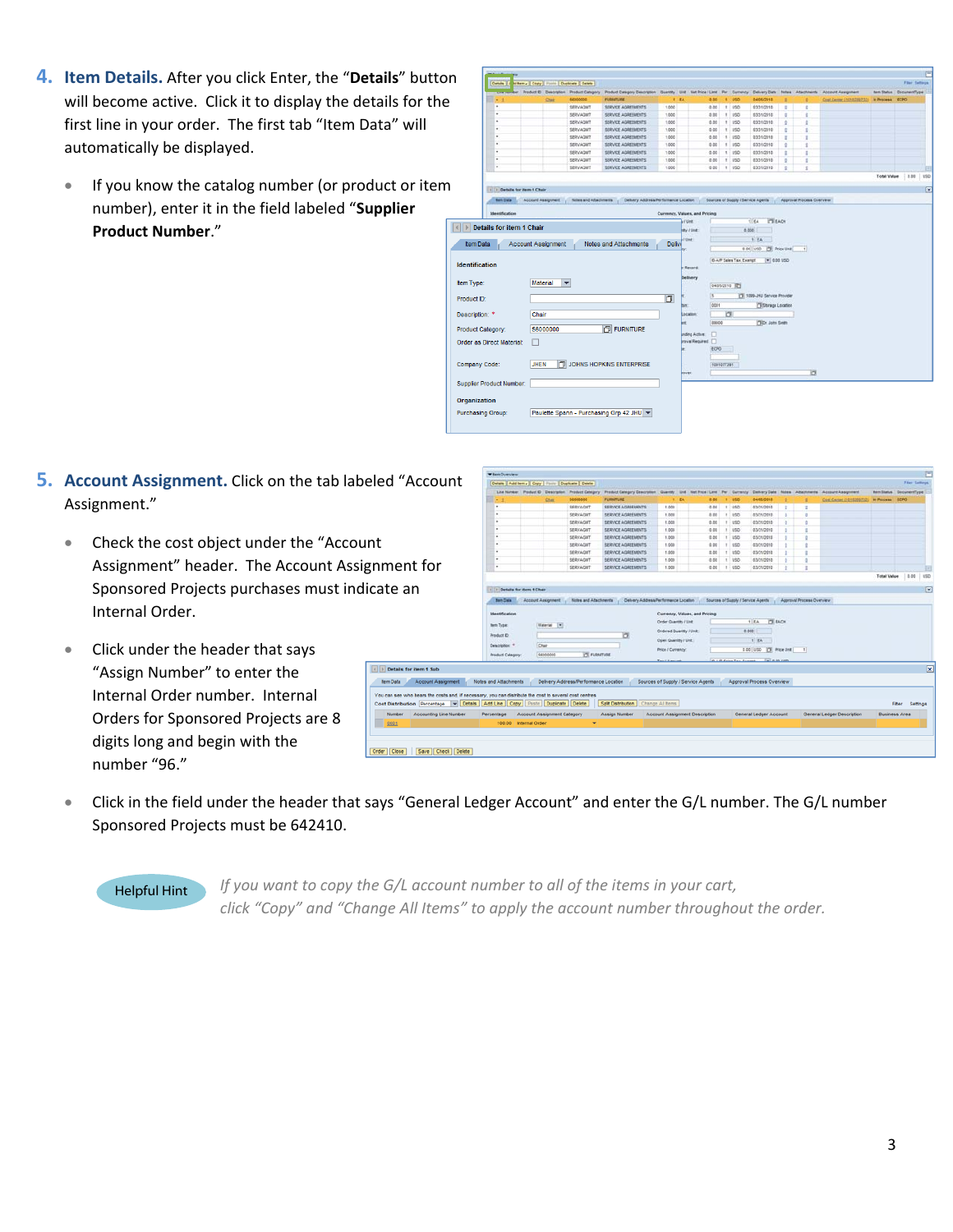- **6. Confirm the Delivery Address.** The delivery address established in your settings will be defaulted into your Shopping Cart.
	- If the Ship-To address is already in the system, you may locate it either by entering the number in the "Address Search" field or by clicking the file folder icon  $\Box$  to bring up the search window.
	- If the Delivery Address is new, then enter the new address information in the fields below the Delivery Address tab.



- **7. Select a Supplier.** Next, click the tab labeled "Sources of Supply/Service Agents" (also under "Details"). For SPPO carts, the system displays a list of established vendors to choose from.
	- If you select a vendor from the established list, just click the vendor name and then select "Assign Supplier." For established vendors, the PO is automatically approved.

| <b>Tom Data</b>        |                                                                                                                                                             |                        |             |                                       |                                    |                           |            |             |
|------------------------|-------------------------------------------------------------------------------------------------------------------------------------------------------------|------------------------|-------------|---------------------------------------|------------------------------------|---------------------------|------------|-------------|
|                        | Account Assignment                                                                                                                                          | Notes and Attachments. |             | Delivery Address/Performance Location | 'Sources of Suppy / Service Agents | sppraval Process Overview |            |             |
|                        |                                                                                                                                                             |                        |             |                                       |                                    |                           |            |             |
|                        | No supplier is assigned. You can order from the following sources of supply. Selections and sesign.t.<br>No possible sources of supply found in the system. |                        |             |                                       |                                    |                           |            |             |
| Sources of Supply      |                                                                                                                                                             |                        |             |                                       |                                    |                           |            |             |
|                        | Assign Supplier Compare Suppliers                                                                                                                           |                        |             |                                       |                                    |                           |            |             |
|                        | ES Supplier Number Supplier Name                                                                                                                            | Contract               | <b>Bonu</b> | <b>Contract Description</b>           | Supplier Product Net Price         | Currency                  | <b>Ren</b> | <b>Unit</b> |
|                        |                                                                                                                                                             |                        |             |                                       |                                    |                           |            |             |
|                        |                                                                                                                                                             |                        |             |                                       |                                    |                           |            |             |
|                        |                                                                                                                                                             |                        |             |                                       |                                    |                           |            |             |
|                        |                                                                                                                                                             |                        |             |                                       |                                    |                           |            |             |
|                        |                                                                                                                                                             |                        |             |                                       |                                    |                           |            |             |
|                        |                                                                                                                                                             |                        |             |                                       |                                    |                           |            |             |
|                        | You may suggest a preferred suggiler to the purchasing department.                                                                                          |                        |             |                                       |                                    |                           |            |             |
| Proferred Supplet      |                                                                                                                                                             | in all                 |             |                                       |                                    |                           |            |             |
|                        |                                                                                                                                                             |                        |             |                                       |                                    |                           |            |             |
|                        |                                                                                                                                                             |                        |             |                                       |                                    |                           |            |             |
|                        |                                                                                                                                                             |                        |             |                                       |                                    |                           |            |             |
| Order Close Save Check |                                                                                                                                                             |                        |             |                                       |                                    |                           |            |             |

- If you do not select a vendor from the list, you can enter a Preferred Vendor.
- If you do not select either a vendor from the list or a Preferred Vendor, Purchasing will complete this data for you.
- **8. Check the Order.** Your order is now complete. Click "Check" (either at the top or the bottom of the screen) to verify the order and make sure that no error messages appear at the top of the screen.

| <b>Create Shopping Cart</b>            |                                                |                    |         |                                        |         |                           |    |   |                                          |                         | these |
|----------------------------------------|------------------------------------------------|--------------------|---------|----------------------------------------|---------|---------------------------|----|---|------------------------------------------|-------------------------|-------|
| Namber 1001077391                      | Document Name UPUR00 03/31/2010 09:37          | Status in Process. |         | Created On 03/31/2010 09:37:58         |         | Created By Dr. John Smith |    |   |                                          |                         |       |
| Shopping carl 1001077391 has no errors |                                                |                    |         |                                        |         |                           |    |   |                                          |                         |       |
| Order   Close                          | Save   Check                                   |                    |         |                                        |         |                           |    |   |                                          |                         |       |
| <b>W</b> General Data                  |                                                |                    |         |                                        |         |                           |    |   |                                          |                         | a     |
| Buy on Banart D1                       | for their heats                                | Approval Note      |         |                                        |         |                           |    |   |                                          |                         |       |
|                                        | Name of Shopping Cart: UPURED 03/21/2010 09:37 |                    |         |                                        |         |                           |    |   |                                          |                         |       |
|                                        | Shopping cart 1001077391 has no errors         |                    |         |                                        |         |                           |    |   |                                          |                         | ٣     |
|                                        |                                                |                    |         |                                        |         |                           |    |   |                                          | <b>Fiter Settings</b>   |       |
|                                        |                                                |                    |         |                                        |         | <b>Ivery Date</b>         |    |   | Notes Attachments Account Assignment     | tem Status DocumentType |       |
|                                        |                                                |                    |         |                                        |         | 05/2010<br>(31/2010)      | e  |   | Cost Center (1210202722) In Process ECPO |                         |       |
|                                        | The first term of the product                  |                    | ----    |                                        |         | (11/2010)                 | t. |   |                                          |                         |       |
| ٠                                      | <b>SERVAGINT</b>                               | SERVICE AGREEMENTS | $+ 000$ | and the company of the company<br>0.00 | $+1050$ | 03/21/2010                | g. | t |                                          |                         |       |
|                                        |                                                |                    |         |                                        |         |                           |    |   |                                          |                         |       |
| ٠                                      | <b>SERVAGET</b>                                | SERVICE AGREEMENTS | 1.500   | 0.05                                   | $+$ usp | 03/21/2010                | s  | ٠ |                                          |                         |       |